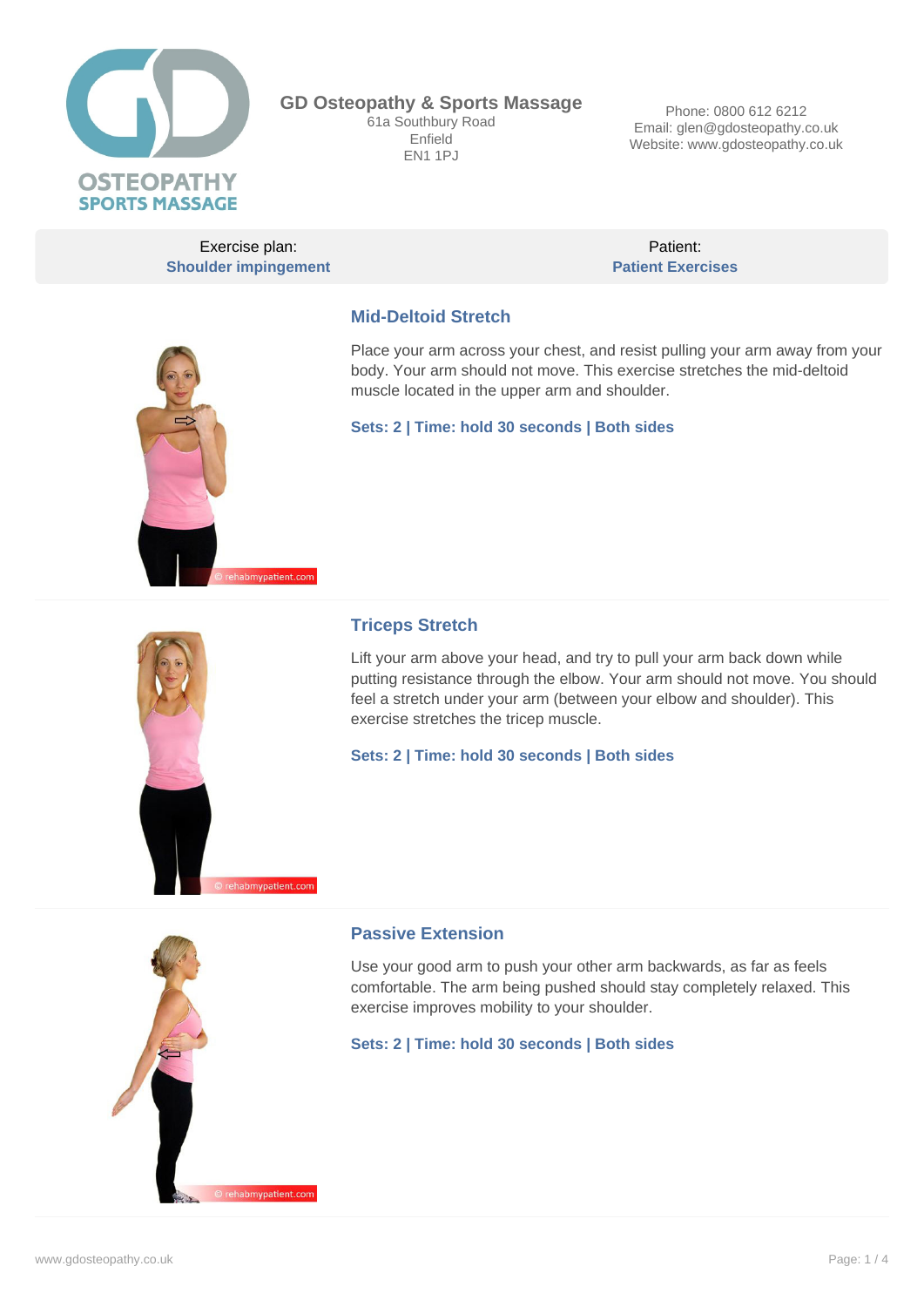

## **Pec Stretch**

Bend your elbow 90 degrees, and rest your forearm against a door frame or wall, with your fingers pointing towards the ceiling. Lean forwards creating a stretch across your upper arm, front shoulder and slightly into your chest. This exercise stretches the pectoral muscle.

**Sets: 2 | Time: hold 30 seconds | Both sides**



# **Towel Dryer**

Your good arm holds the towel above your head, and your sore arm relaxes behind your back. Lift your sore arm by pulling upwards with your good arm. You will feel a stretch/discomfort deep in your shoulder. Sometimes if your shoulder is sore, this exercise can be uncomfortable, but it does increase the mobility of your shoulder.

**Sets: 2 | Time: hold 30 seconds | Both sides**



## **Pendulum with Traction**

Hold a weight in your hand. Lean over holding on to a chair or table, let your arm hang down by your side, and swing your arm gently in circles. Try to let momentum and gravity move your arm. Go anti-clockwise and clockwise. This exercise is a great way to passively mobilise a stiff shoulder.

**Sets: 1 | Time: 30 seconds each way | Both sides**



## **3 Point Kneeling**

Adopt a 4 point position on your hands and knees. Maintain good posture, and gently contract the deep abdominal muscles by drawing your belly button in (towards your spine). Gently lift one hand 2-3cm off the floor. Use your other shoulder to stabilise you. This exercise strengthens the deep core muscles.

#### **Sets: 2 | Time: hold 10-60 seconds | Both sides**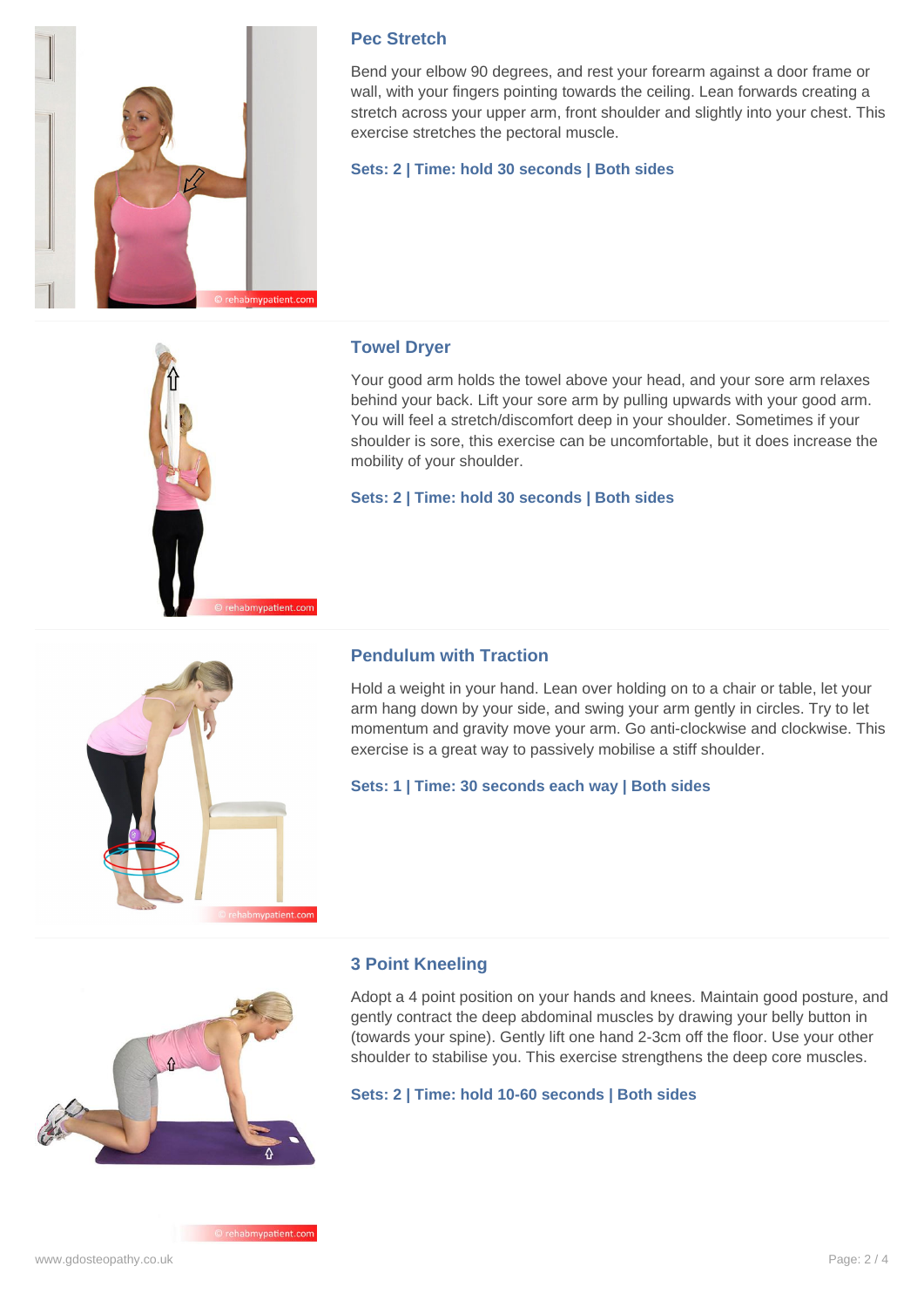

## **Internal Rotation with Band**

Tuck your elbow in, keeping it next to your body, and move your arm inwards towards your stomach using the band as resistance. This is an important strengthening exercise for the rotator cuff shoulder muscles.

#### **Sets: 3 | Repetitions: 20 | Both sides**



## **External Rotation with Band**

Tuck your elbow in, keeping it next to your body, and move your arm outwards away from your stomach, using the band for resistance. This is an important strengthening exercise for the rotator cuff shoulder muscles.

**Sets: 3 | Repetitions: 20 | Both sides**

## **Resisted Extension with Band Two Arms**

Holding onto an exercise band, pull your arms backwards. Relax, and repeat. You will feel the muscles behind the back of the arms (triceps) contracting.

#### **Sets: 2 | Repetitions: 20**



habmypatient.com

#### **Drawing the Sword with Band**

Start with your thumb pointing down, somewhere near your opposite knee, and taking the band lift your arm above your head and to the side. At the top of the movement, your thumb should be pointing upwards (i.e. the arm has turned out). Imagine you are drawing a sword out of its sheath. Return to the start position. This is a great mobility and strengthening exercise for your shoulder.

**Sets: 2 | Repetitions: 20 | Both sides**